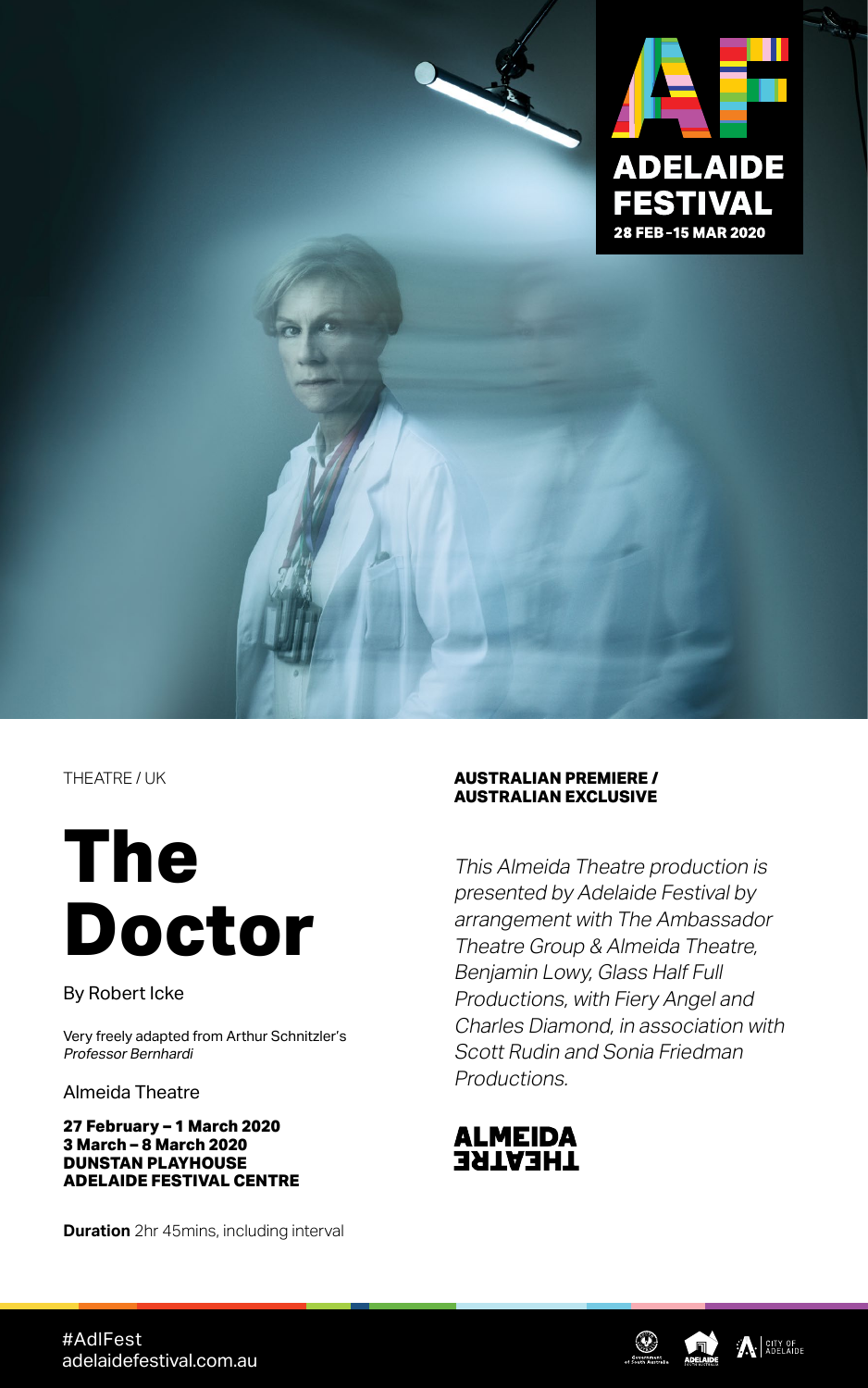# **THE ETHICAL DILEMMAS OF PROFESSOR BERNHARDI AND FREUD'S DOPPELGÄNGER**

In 1912, when 'trolls' merely lurked under bridges and the Holocaust was decades away, a groundbreaking play by a Jewish-Austro-Hungarian dramatist, short-story writer and novelist unleashed a firestorm of controversy uncannily like our 21st-Century debates on religion, race, gender, identity and social-media issues.

Professor Bernhardi, the best known play by renowned Viennese doctor/writer Arthur Schnitzler – described in 1922 by Sigmund Freud as his doppelgänger, a literary double whose literary diagnoses were as insightful as painstaking clinical research – has had a chequered production history. First performed not in Schnitzler's Vienna but in Berlin (and even then, heavily censored), the Viennese premiere took place in December 1918 following the collapse of the Austro-Hungarian empire. It was then banned outright by the Nazis during the 1930s and  $'40s$ .

Deemed – ironically, perhaps – by its author as a 'comedy of character', the play explores anti-Semitism and Austrian-Jewish identity. Set in 1900 Vienna, where Jewish physician Professor Oskar Bernhardi is director of a private teaching medical clinic, the plot turns on his decision not to allow a priest to give the last rites to a Christian patient who is close to death.

The patient, a woman who, following a botched back-street abortion has no idea that she will shortly be dead of sepsis poisoning, is in a camphor-induced euphoric state. Unaware that she is on the brink of death, she believes herself to be recovering. Summoned by a nurse, the priest, Father Reder, insists that unless he is allowed to see her the woman will die in sin. Bernhardi denies entry to her room as he is convinced that the sight of the priest will surely let the woman know that she is dying. He wants to spare her the anguish of the knowledge of imminent death. The woman dies before the matter is decided – but not before she has been told by the nurse that a priest has arrived. Her death hastened by a grim realisation, she dies in fear.

### By Rob Bath

Outrage follows, in the context of the rampant, vigorously politicised anti-Semitism of pro-Catholic turn-of-the-century Vienna. A press campaign causes public outcry. False testimony and fabrications about Bernhardi inflame the endemic anti-Semitism.

Bernhardi refuses a bribe from a corrupt official enabling him to avoid trial, on condition that he agrees to engage a Christian physician rather than a Jewish doctor based on merit. Father Reder admits privately that Bernhardi acted properly in accordance with his duty, but has stayed silent because of divine inspiration compelling him to protect the church. Bernhardi loses his post in the clinic, is sentenced to two months in prison and loses his licence to practice medicine.

Born into a medical family in 1862, Arthur Schnitzler lived in Vienna until his death in 1931. A doctor-writer, he chose a literary career over a medical career. He was unmistakably influenced by his medical training, and always more interested in afflictions of the mind than in those of the body, an interest, in his words: 'rooted not so much in medicine proper as in their poetic or literary character'.

The original staging of Professor Bernhardi, with no 'love interest' and only one moment of dramatic action, confounded expectations. Schnitzler's cause, like that of his title figure, was taken up, in parliament and in the press, by liberal and left-wing groups. Life imitates art.

Professor Bernhardi was produced as a telemovie in its original tongue in 1987 under the direction of Volker Hesse, but was rarely revived on English-speaking stages through the latter 1900s, until a successful staging in the London Fringe of 2005, followed by its Off-Broadway premiere – in a new translation – by the Marvell Rep in 2012.

Now, Robert Icke's 're-imagining', The Doctor (first produced by Almeida Theatre in 2019), thrusts Schnitzler's confronting concept into this century, where the issues are alarmingly similar, but the trolls no longer confine their activities to lurking under bridges.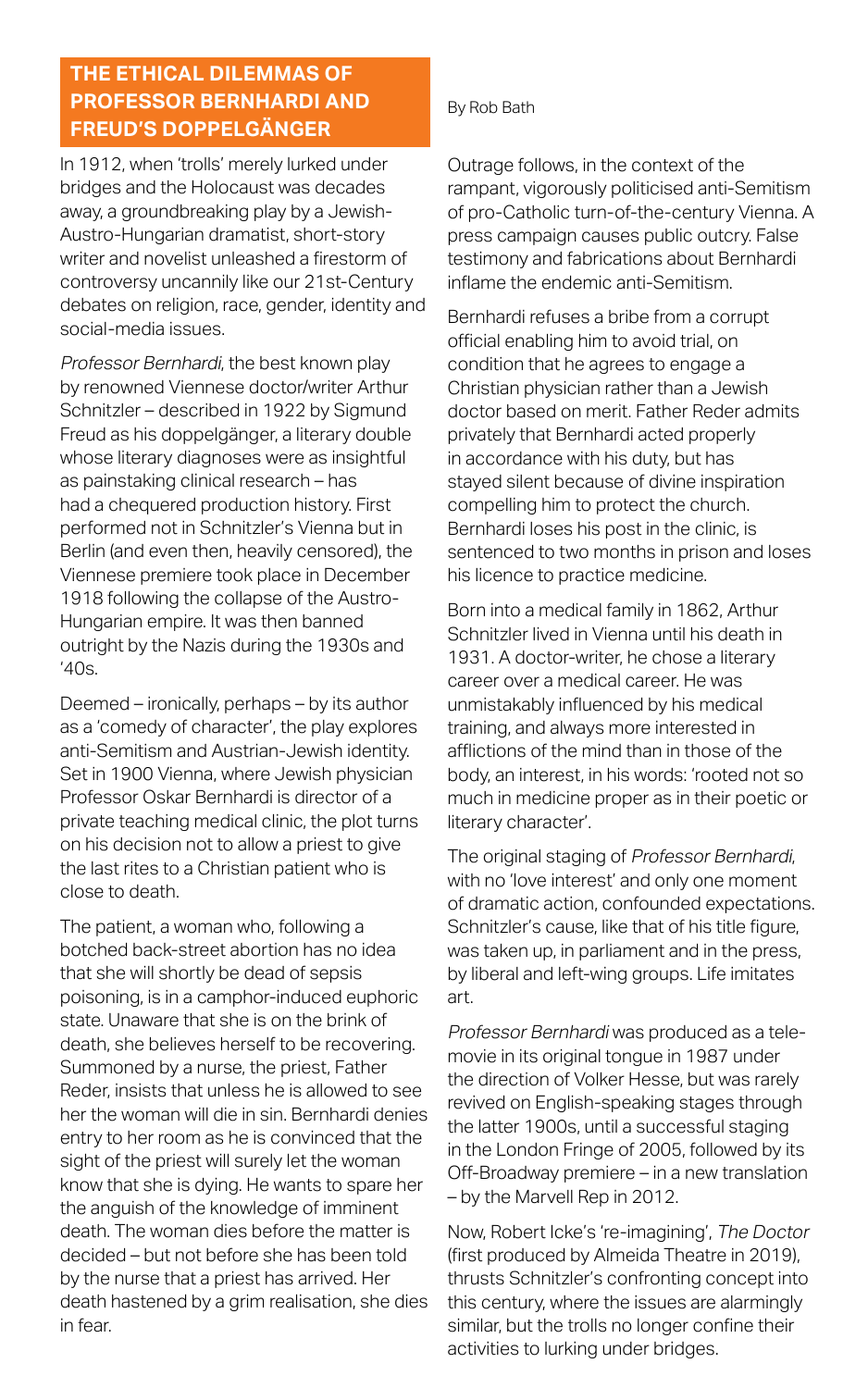### **Clarifying 'best interests'**

### **Edited extract from Tough Choices: Stories from the Front Line of Medical Ethics by bioethicist, barrister and award-winning columnist Dr Daniel Sokol, Bioethics Consultant on Almeida's production of The Doctor.**

Should we withhold treatment from a newborn with a severe disability? Should we repeatedly inform this woman with Alzheimer's that her husband died ten years ago? Should we respect the confidentiality of this sexually active 14-year-old girl?

'Best interests' is a broader term than medical best interests – health is one value among others that may, on occasion, be offset by those others, just as a bon vivant might accept the life-shortening effects of eating full-fat brie daily in exchange for the pleasure derived. Overall best interests may differ from medical best interests. The two should not be confused.

Experiential interests concern our sensations of pain and pleasure. Patients in a persistent vegetative state have no such interests. They do, however, have critical interests.

These concern the things that give meaning to our lives: friendship, the wellbeing of loved ones, the respect of others, for example. These can be frustrated or satisfied even in the absence of consciousness. Spreading malicious rumours behind someone's back can harm their critical interests even if that person never finds out; so too can failing to discharge a promise to hand over a dead person's savings to her children. Why? Because most people have critical interests in maintaining a good reputation and helping their family to flourish.

Clinicians should attempt to uncover patients' past and present wishes, either by consulting the patients themselves, their relatives, or from written documents. What things are important to this person? How can we respect his or her critical values?

The trick is not to put ourselves in the patient's shoes, but to imagine what it is like for the patient to be in his or her shoes: firstly, by trying to understand the patient's perspective – 'What worries you most about this illness/treatment/operation?' – then by addressing any concerns and misunderstandings. This may be enough to resolve any initial disagreement about treatment; if not, by trying to persuade the patient to accept medically-indicated interventions; if persuasion is unsuccessful, negotiating a mutually acceptable plan to find common ground, a compromise solution.

If this strategy fails, we must accept the patient's refusal. This approach protects patients from seemingly unwise decisions, while respecting their autonomy.

One of the great tragedies in medicine is when respecting a patient's autonomy has the opposite effect: when it goes against their *critical* interests. Although formally having capacity, we can sometimes be blind to our own good; thus the seropositive 25-year-old declines our outstretched hand at the edge of life's precipice, her judgment clouded by indifferent relatives and the short-lived experiential interests of illicit drugs. Her refusal to be treated signals a premature death. Such is the price of our liberal emphasis on respecting autonomy.

When there is no indication of a patient's values, how should we determine what is best? We can only consider experiential interests. Yet critical interests also play a part, as all human beings share a common core of critical interests, such as the freedom from indignity.

Where lies that indeterminate threshold – below which attempting to prolong survival is no longer in a person's interests?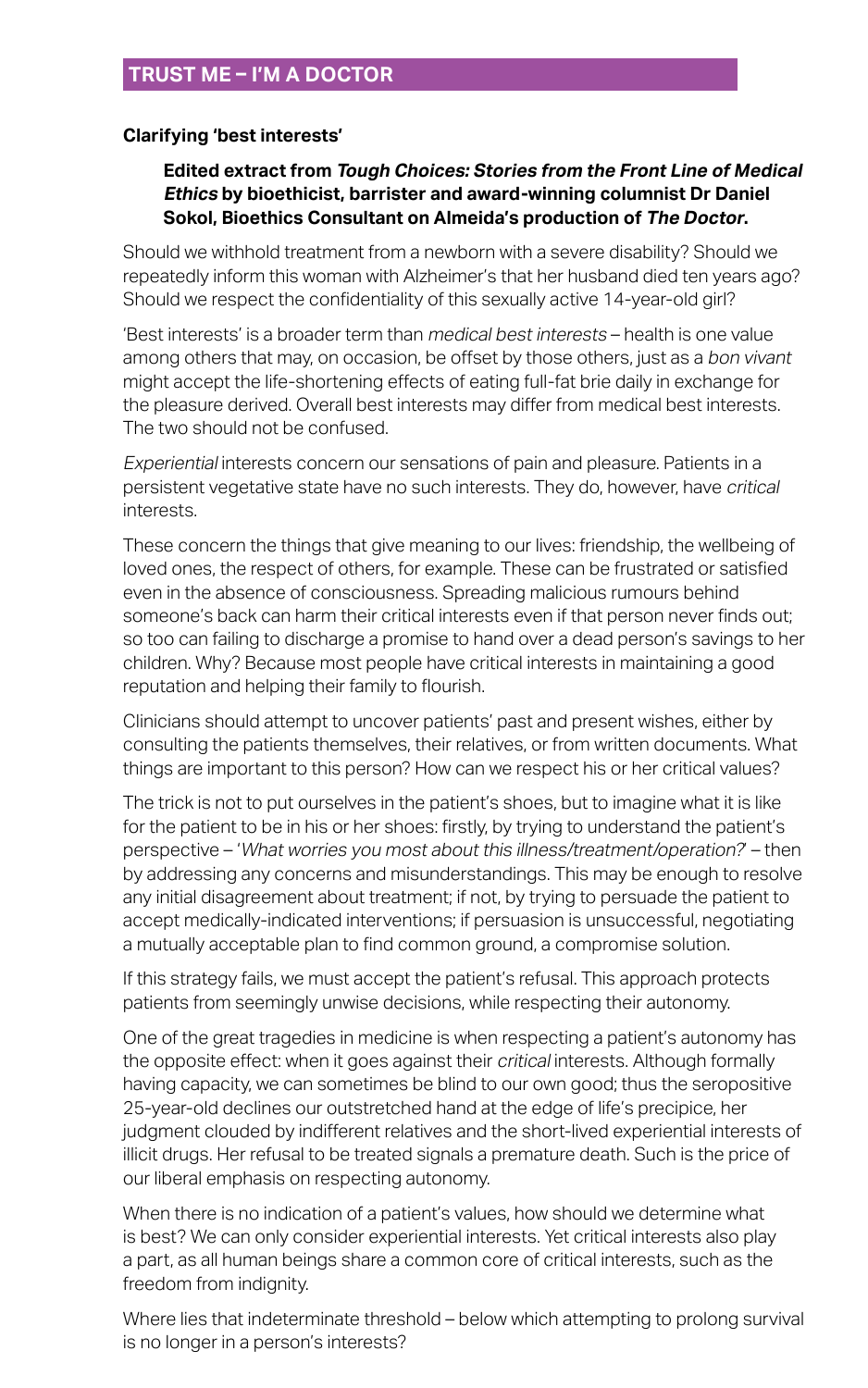# **CREATIVE TEAM**

#### **ROBERT ICKE**

#### **DIRECTOR**

For the Almeida: The Wild Duck; Mary Stuart (also West End); Hamlet (also West End and BBC2); Uncle Vanya; Oresteia (also West End); The Fever; Mr Burns; 1984 (co-created with Duncan Macmillan; also Broadway, West End, national and international tours). Other theatre work includes: Hexenjagd (Theater Basel); Orestie (Schauspiel Stuttgart, awarded Kurt-Hübner-Regiepreis); Oedipus (ITA/ Edinburgh International Festival); The Red Barn (National Theatre); Boys; Romeo and Juliet (Headlong). This is Robert's final production as Associate Director of the Almeida. His future work includes Ivanov (Schauspiel Stuttgart) and After Nora (ITA, 2020). He is a fellow of the Royal Society of Literature, has won the UK Theatre, the Critics' Circle and the Evening Standard Awards for Best Director, and is the youngest ever winner of the Olivier Award for Best Director.

### **HILDEGARD BECHTLER**

#### SET AND COSTUME DESIGN

For the Almeida: Three Sisters; Hamlet (also West End); Mary Stuart (also West End); Oresteia (Olivier Award nomination; also West End); The Goat, or Who is Sylvia? (also West End); Richard III; Uncle Vanya; Rosmersholm. Other theatre work includes: Antony and Cleopatra; Consent; Waste; A Taste of Honey; Scenes from an Execution; After the Dance; Harper Regan; The Hour We Knew Nothing of Each Other; The Hothouse; Therese Raquin; Exiles; Iphigenia at Aulis (Evening Standard Award nomination); The Merchant of Venice; Richard II; King Lear (National Theatre); Primo (National Theatre/ Broadway); Consent (National Theatre/ West End); Oedipus (Toneelgroep Amsterdam and Edinburgh International Festival); Roots (Donmar Warehouse); Mood Music; Cause Celebre; All About My Mother; Richard II (Old Vic); The Seagull (Royal Court/ Broadway); Now or Later; Krapp's Last Tape; Terrorism; Blasted (Royal Court); My Name is Rachel Corrie (Royal Court/ New York); The Crucible (RSC/ West End); Electra (RSC); Good People; The Sunshine Boys; Old Times; The Misanthrope; Hedda Gabler; The Master Builder (West End); Top Hat (Olivier Award nomination; West End/ World Tour); Arcadia (West End/ Broadway). Opera includes: many productions around the world, and most recently: the world premiere of The Exterminating Angel for Salzburg Festival, the Royal Opera House and The Metropolitan Opera, New York; The Damnation of Faust for English National Opera, also at the Berlin Staatsoper (South Bank Show Award); and La Traviata for Glyndebourne. Film includes: Hamlet; Antony and Cleopatra; Primo; Krapp's Last Tape; Richard II; Hedda Gabler. She received an Olivier Award for her design of After the Dance, and also won the Australian Green Room Award for Best Opera Design for Lady Macbeth.

# **NATASHA CHIVERS** LIGHTING

For the Almeida: Hamlet; Oresteia. Theatre includes: The Deep Blue Sea; The Chalk Garden; The House They Grew Up In (Chichester Festival Theatre); We Are Here (La Mama New York); Allelujah! (Bridge Theatre); The American Clock; Sylvia (Old Vic); Oedipus (Toneelgroep Amsterdam); The Duchess of Malfi (RSC); Belleville (Donmar Warehouse); The Cane; Bad Roads; Mistress Contract; Fireworks (Royal Court); 1984 (West End/ Broadway); Strapless (Royal Ballet); Sunset at the Villa Thalia; Statement of Regret (National Theatre); Happy Days (Sheffield Crucible); Green Snake (National Theatre of China); The Radicalisation of Bradley Manning (National Theatre of Wales); Macbeth (Broadway); 27; The Wolves in the Walls; Home (National Theatre of Scotland); Sunday in the Park with George (West End). Natasha's awards include a UK Theatre Award 2011 for Happy Days (Best Design); Olivier Award 2007 for Sunday in the Park with George (Best Lighting Design).

### **TOM GIBBONS** SOUND AND COMPOSITION

For the Almeida: The Wild Duck; Hamlet (also West End); Oresteia (also West End); Mr Burns; 1984 (also West End/ Broadway). Other theatre work includes: The End of History; Pah-La; The Woods; Love Love Love (Royal Court); Our Town (Regent's Park Open Air Theatre); All About Eve (West End); Hexenjagd (Theater Basel); The Madness of George III (Nottingham Playhouse); Home, I'm Darling (National Theatre/ Theatr Clwyd); Oedipus (Toneelgroep Amsterdam); Fanny and Alexander; The Lorax (The Old Vic); Hedda Gabler; Sunset at the Villa Thalia; The Red Barn; People; Places and Things (National Theatre/West End); A View From the Bridge (Young Vic/ West End); Life of Galileo; Happy Days; A Season in the Congo; Disco Pigs (Young Vic); Les Miserables (Wermland Opera, Sweden); The Crucible (Broadway); Anna Karenina (Manchester Royal Exchange); The Moderate Soprano, Elephants (Hampstead Theatre); White Devil; As You Like It (RSC); Translations; Plenty (Crucible Theatre); The Absence of War, Romeo and Juliet (Headlong); Lion Boy (Complicité); Henry IV; Julius Caesar (Donmar Warehouse); Grounded (Gate Theatre); The Spire (Salisbury Playhouse); London; The Angry Brigade; Wasted (Paines Plough); Roundabout Season (Shoreditch Town Hall/ Paines Plough); The Rover (Hampton Court Palace); Dead Heavy Fantastic (Liverpool Everyman). Tom received the 2016 Olivier Award for Best Sound Design for People, Places and Things. The sound design is inspired by and includes samples of Low and Ryuichi Sakamoto.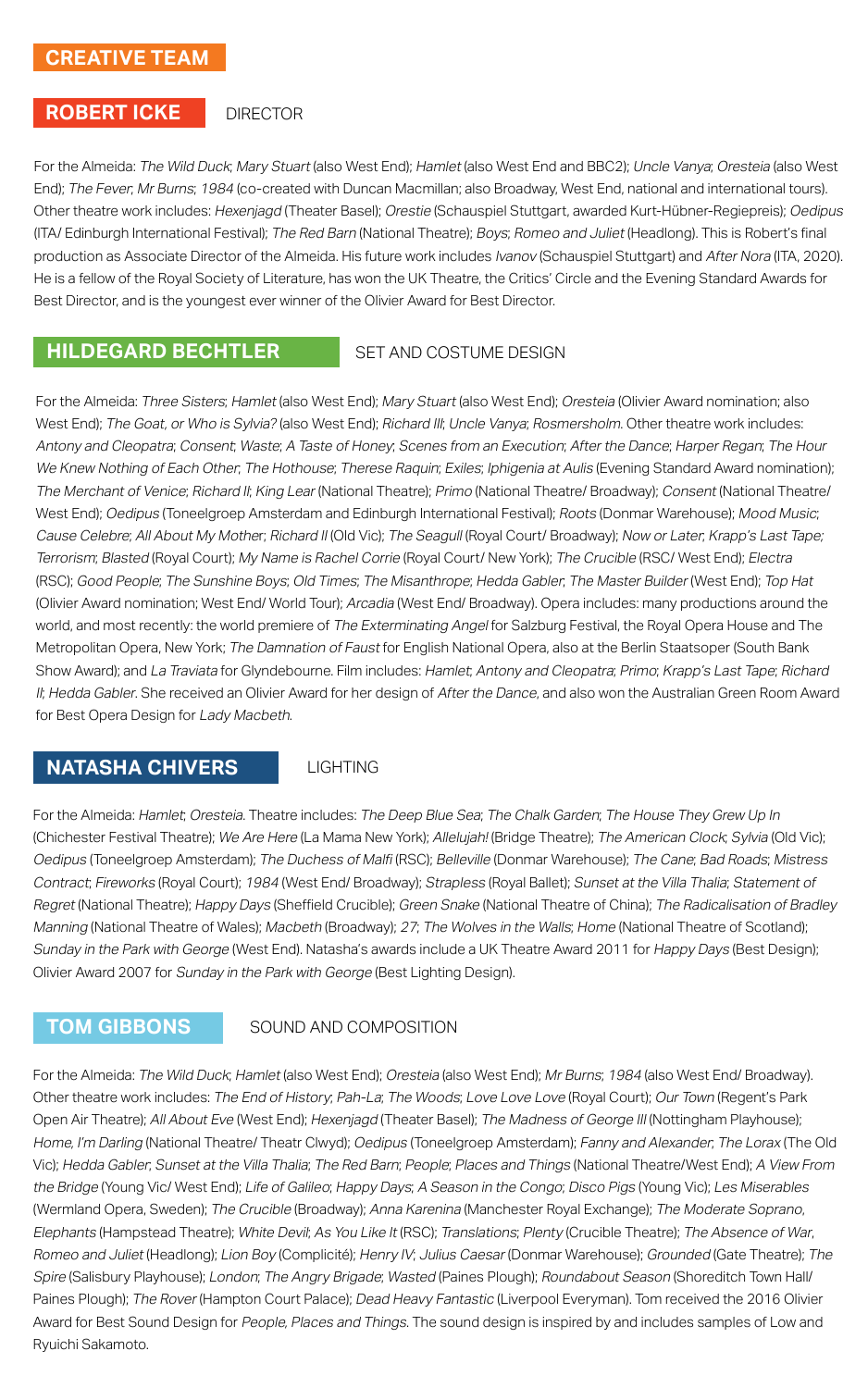# **CAST**



# **CHRIS COLQUHOUN**

COPLEY



# **ANNI DOMINGO**

CYPRIAN



# **HANNAH LEDWIDGE**

DRUMS



**JAMIE PARKER**

FATHER



# **JOY RICHARDSON**

CHARLIE

**NAOMI WIRTHNER**

HARDIMAN





# **JACK HARDWICK**

JUNIOR / MURPHY / ROBERTS UNDERSTUDY



# **SHELLEY CONN**

FLINT

**LIV HILL**







# **MARIAH LOUCA**

ROBERTS



# **DANIEL RABIN**

MURPHY



# **JULIET STEVENSON**

RUTH WOLFF







JUNIOR

# **SABINA CAMERON**

COPLEY / CYPRIAN / FLINT UNDERSTUDY